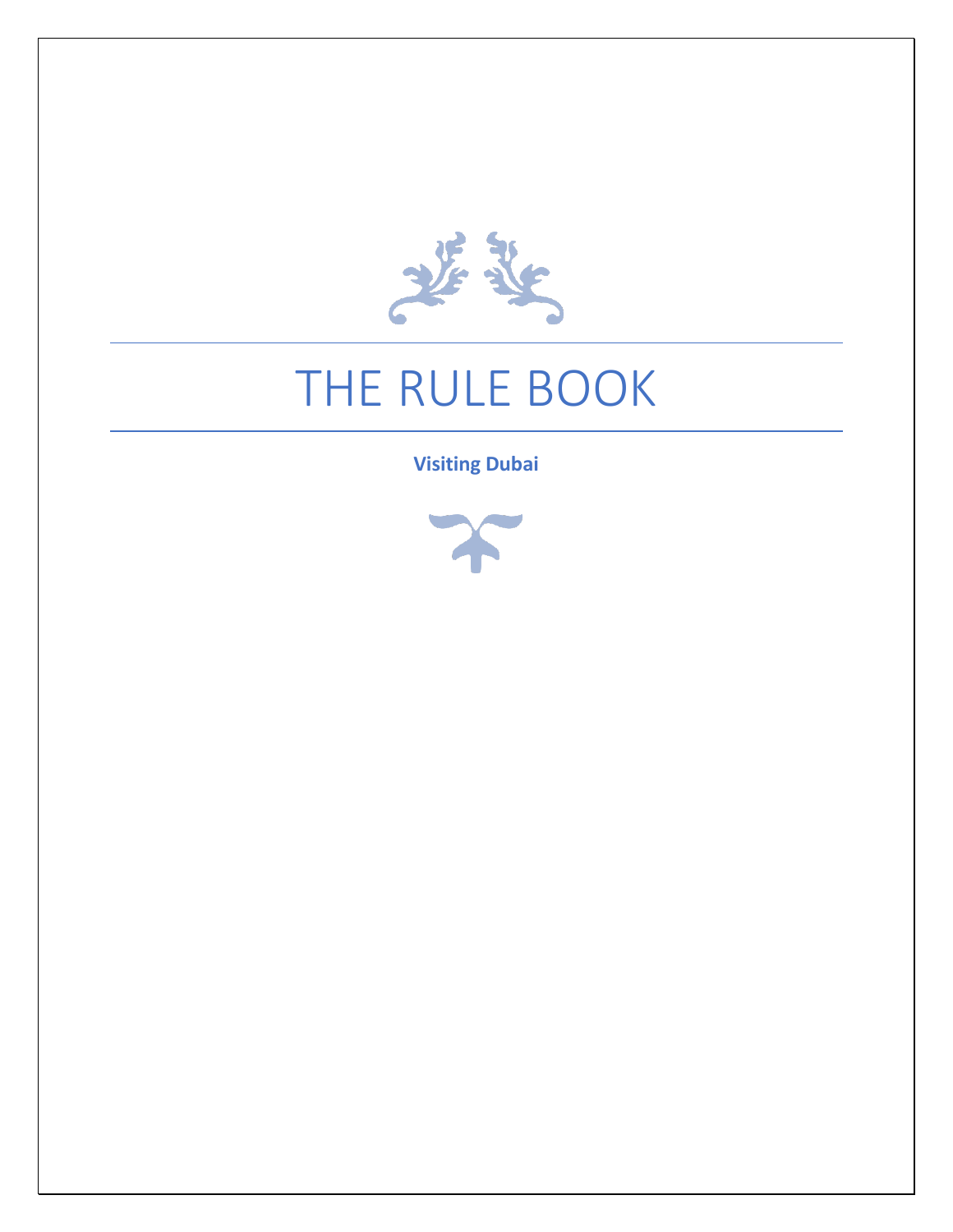# DO'S AND DONT'S IN DUBAI

#### **Being in Dubai.**

Dubai is a fabulous country whose people are some of the most genuine, hospitable and courteous to encounter anywhere in the world. Experience the deep, rich history and traditions on offer.

Always remember that you are in a different country with a different cultural and belief system to most westerners, we can seem as strange to them as they might sometimes appear to us. It's like the old saying "When in Rome" – it is just common courtesy to respect your hosts as we expect visitors to our country to respect our laws and traditions.

# **Do's & Don'ts:**

Statement from the Dubai government: *Dubai is tolerant and cosmopolitan, and all visitors are welcome. However, Islam is a way of life in the city, and therefore tourists should adopt a certain level of cultural and religious sensitivity for the duration of their stay.*

Alcohol Consumption:

Alcohol Consumption is allowed only by **Non-Muslims** in licensed restaurants, bars, clubs, private venues, and at *home (for residents who have acquired an alcohol license). Tourists will not be able to purchase alcohol in general stores and supermarkets etc., alcohol in these stores are for residents who have obtained the required liquor license to purchase alcohol for consumption in their own personal use at homes.*

It is against the law to drink alcohol whilst walking in the street or to be drunk in a public place. For those living in the UAE a special license must be obtained before purchasing alcohol from the exclusive, specialized, licensed stores. This license is only a permit for buying alcohol. It does not give any immunity for alcohol related criminal offences. It is an offence to carry alcohol in your car if you do not hold the special alcohol license. If you come to the attention of the police you may be arrested, even though you may have purchased the alcohol legally. **Alcohol can only be consumed by over 21s.** Alcohol is not available in Sharjah.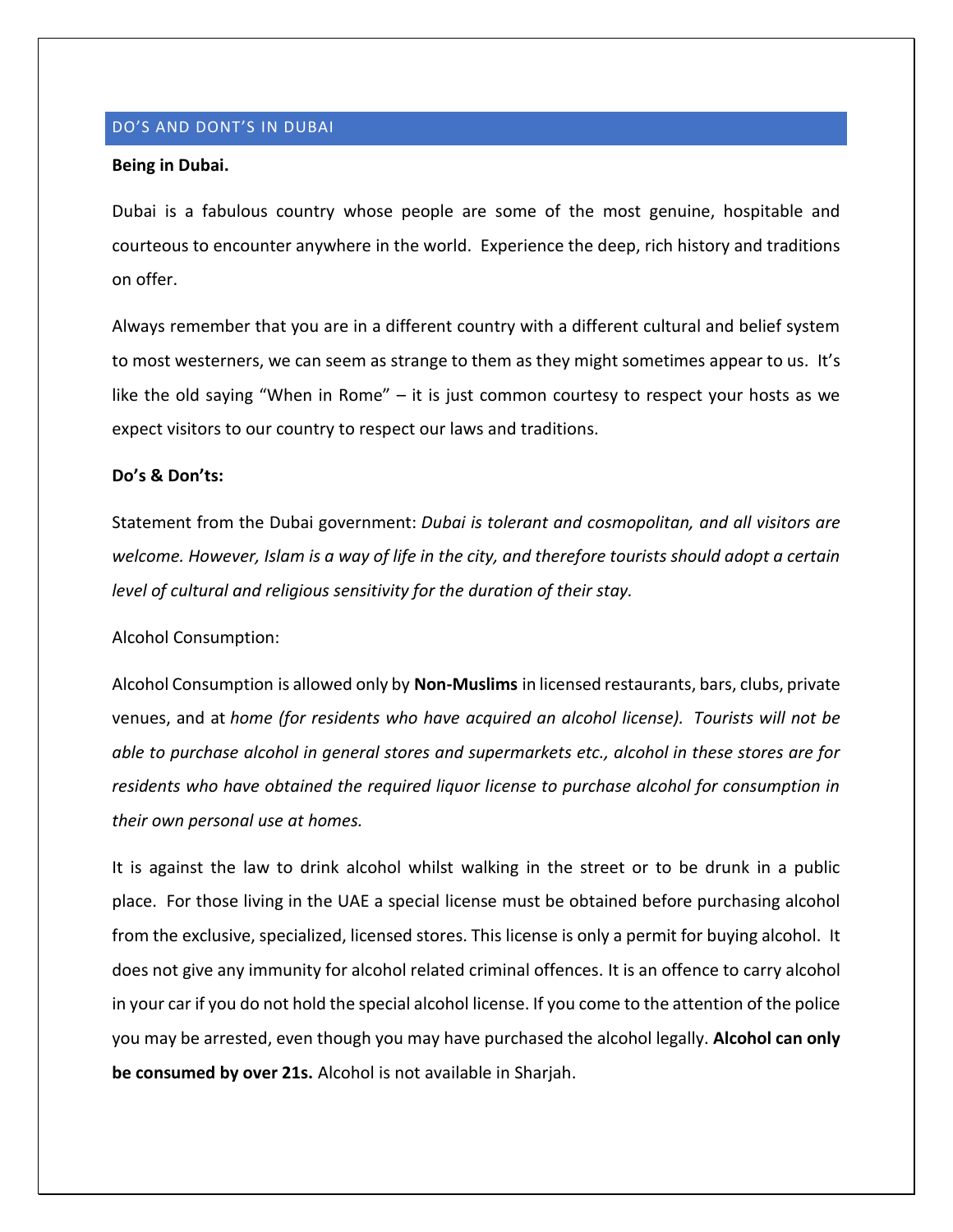#### **Driving**:

The UAE has a zero-tolerance policy towards **drinking** and **driving**. You can be charged and imprisoned if you are caught with even the smallest amount of alcohol in your system; If you are going to drink walk, get a cab our use the metro. Tailgating, speeding, racing, lane jumping and using a mobile phone while driving is against the law. There are numerous speed cameras on the roads and motorways. Fines in the UAE are heavy. If you are caught you may also face the possibility of having your car impounded. Wearing a seatbelt is mandatory.

Jay walking (Crossing the road in a non-designated area / crossing) is also illegal and the police, particularly in Abu Dhabi, have launched a campaign against jay walking. If you are caught committing this offence you could be subject to a fine.

**Drugs** are strictly forbidden, even a residual amount. Consuming or carrying drugs, even if you are transiting through the airport from one country to another, can result in a standard four-year imprisonment and deportation (This can even include what is in your bloodstream).

Buying or selling narcotics is considered a serious crime which can result in life-imprisonment. Some medicines (accepted in other countries) containing psychotropic substances are also forbidden, so check out the UAE relevant embassy website for further information.

### **Over the Counter or Doctor Prescribed Medications:**

Dubai and the UAE has very strict drug/medication laws and even certain over the counter medicines especially those with codeine are forbidden, even for personal use unless with a specific doctor's prescription about the period of use. Checking the banned substances list from the local consulate or your embassy is also helpful for peace of mind.

If you are using doctor prescribed drugs such as painkillers or antidepressants it is advisable to carry a doctor's note. *(A general open letter is NOT enough, the letter must cover the period of travel, and describe the illness and the relative medicines prescribed for that illness.)* If you are bringing prescription drugs into the UAE, you may need to seek prior agreement from the authorities. You should check with the nearest UAE Embassy or Consulate before you travel. *(please note that whilst some Control drugs are prescribed as medicines in some*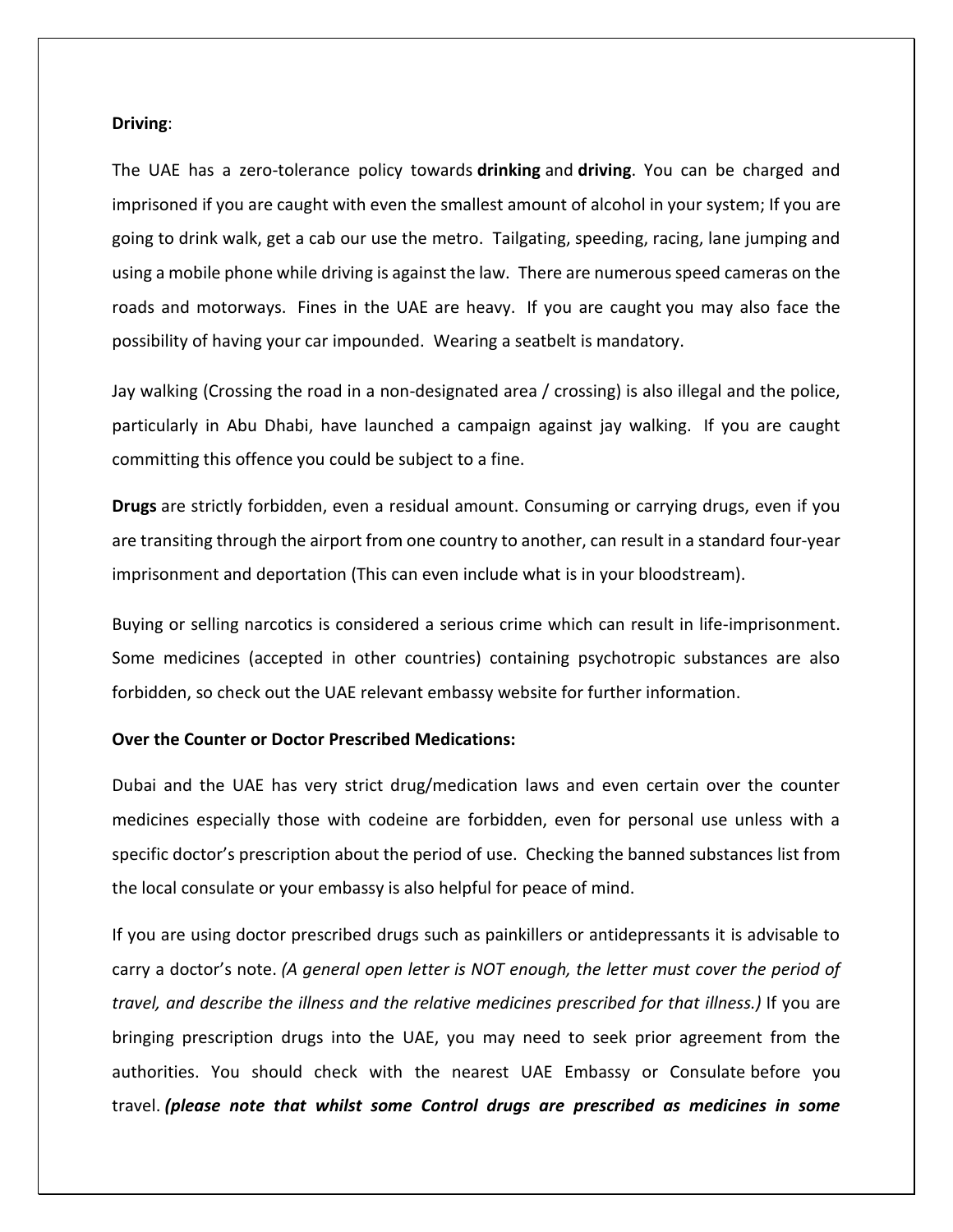*countries such as the use of medical Marijuana, controlled drugs such as these as opposed to control Pharmaceutical such as painkillers and antidepressants drugs are still NOT considered to be a Doctor Prescribed Medicine within the UAE)* If these drugs are for genuine medical use it will not be a problem, even for travelers who need large amounts of medication such as cancer patients. Always check with the Government link below for total clarification. Do not just check with your travel agent or hotel as they may not be totally up to speed with current UAE laws.

You sometimes read stories of people arrested at the airports for carrying prescribed medicines, what these stories don't tell you is the amount of medication an individual is trying to bring into the country under the pretext of personal medical use. Don't be fooled by the horror stories which are editorialized to sell copy.

**Smoking – E Cigarettes and Vaping** - Smoking is forbidden in government areas, offices and shopping malls. There are however many designated areas where smoking is allowed. E Cigarettes and Vaping are banned in Dubai and the UAE, you may well find your devices are confiscated at the airport upon arriving in Dubai.

### **Traditions:**

The UAE is built on generations of Islamic traditions which are rooted firmly in its culture and tribal heritage. These traditions have been passed down from generation to generation and form the very cornerstone of everyday life for an Emirati family. The Emirati are friendly people who show tolerance and an open-minded approach to visitors in their country; but their culture and values should always be respected.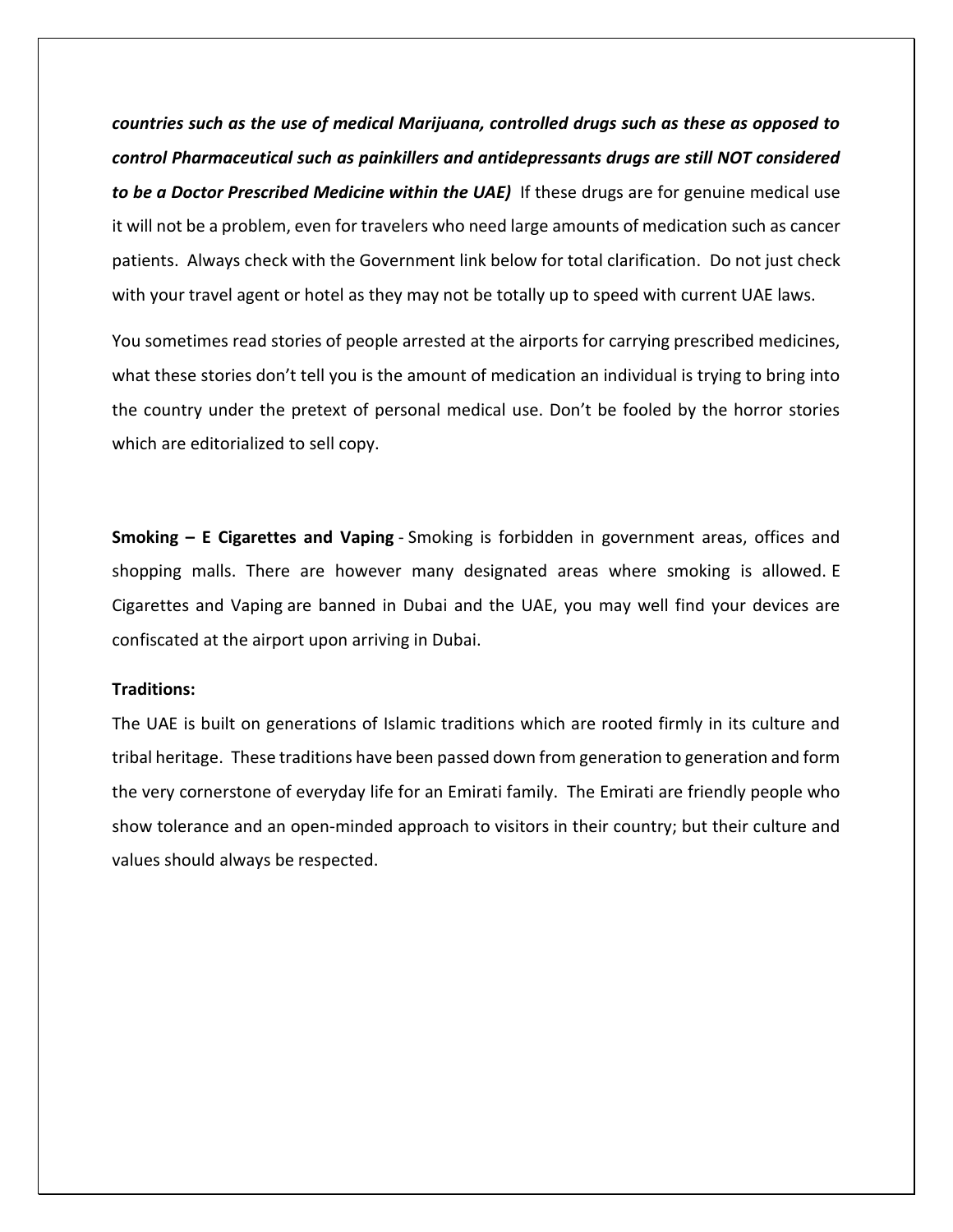### **Expat Community:**

In the last 30 years, Abu Dhabi, Dubai and the other Emirates have gone through a total transformation from small Arab trading ports into modern cities. Over 150 nationalities (including an estimated 100,000 British expats) contribute to the UAE's modern society. The streets, shopping malls and business areas are alive with numerous languages and cultures. Do keep in mind that you will probably meet many people with different values and opinions.

# **Social Ethics:**

The culture and laws in the UAE are designed to ensure that everyone is respectful of each other regardless of their faith and nationality. Visitors and residents alike should avoid types of improper conduct and behavior which can otherwise lead to fines, imprisonment and deportation.

**Dress Code:** Emirati dress conservatively in traditional dress and can be offended when people dress inappropriately or not in accordance with Islamic values. In public places such as shopping malls, restaurants and parks, you are encouraged to dress appropriately. Clothing should NOT be transparent, indecently expose parts of the body or display offensive pictures or slogans. **Be careful as well if you are tattooed with what could be deemed offensive images or slogans, if in doubt cover up.** Be aware that if you enter one of these areas dressed inappropriately you could albeit unlikely be asked to leave (most of the larger shopping malls display signs warning respectable clothing should be worn). Any form of nudity is strictly forbidden, including topless sunbathing. Swimwear should not be worn in any other area outside the beach, water parks, or swimming pools. Bear in mind that just because you see someone else doing something such as topless bathing does not mean that it is right.

It is preferable for both men and women to have their shoulders and knees covered and for women not to reveal too much décolletage when not on the beach or at a hotel. It is not appropriate for men to walk along the street or malls bare-chested.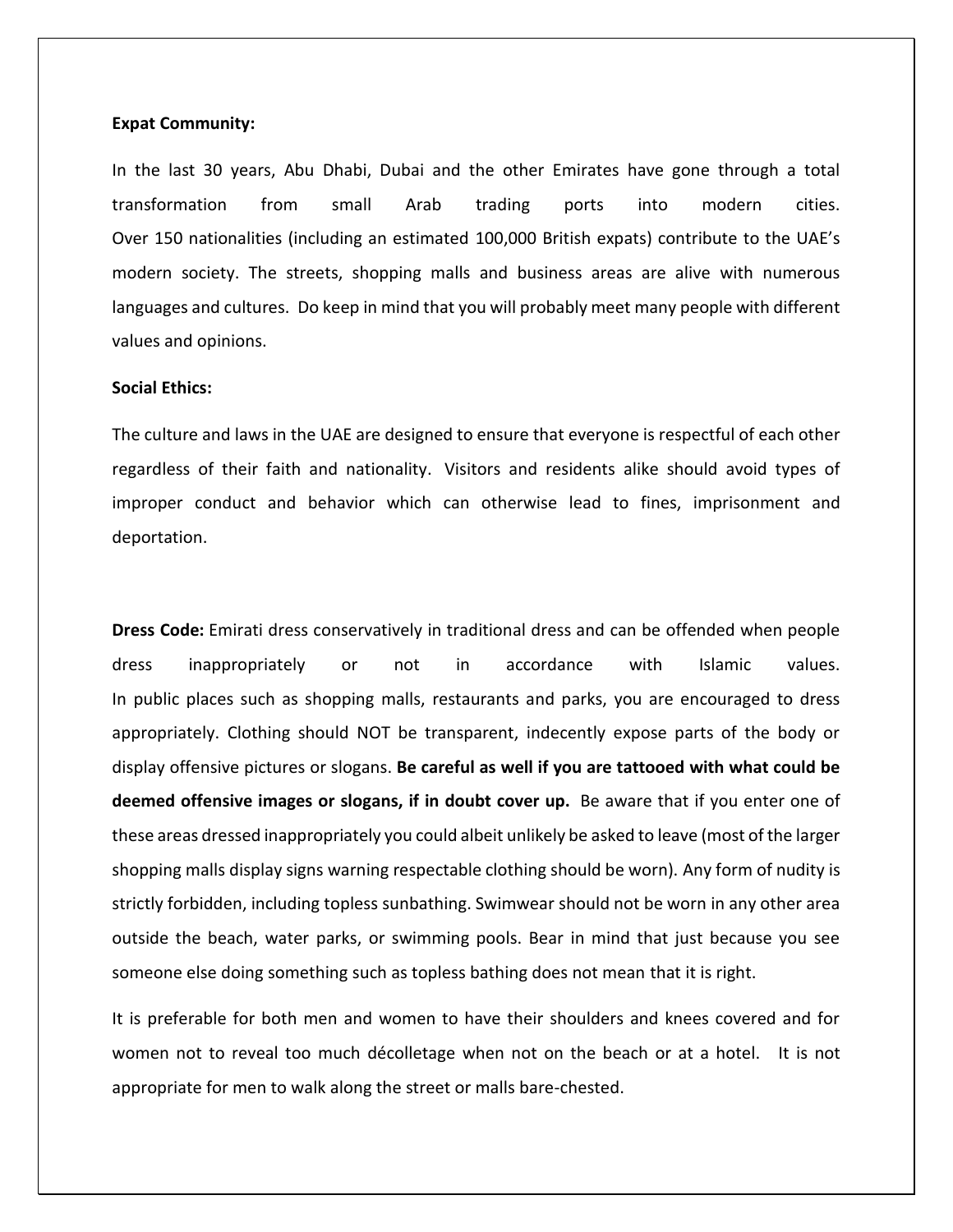**Dancing** is allowed in the privacy of your home or at licensed clubs and events. But dancing in public is classed as indecent and provocative.

# Personal and the second second second second second second second second second second second second second second second second second second second second second second second second second second second second second se

The UAE is a relatively safe country from a crime perspective. Nevertheless, when you are out and about, take the necessary precautions to stay safe just as you would do if you were in your own country. If you are going to visit bars and clubs, do not accept drinks from strangers, and never leave your drink unattended. While rare, having your drink spiked in the UAE can happen.

**Sexual Relationships / Unmarried Couples Cohabiting** outside of marriage are illegal, irrespective of any relationship you may have with your partner in your own country. Cohabiting, including in hotels, is also illegal, however most Dubai hotels don't enforce "Only Married Couples" rule. Luxury hotels, which often cater to foreigners, are especially relaxed, so chances are you won't have trouble booking a room. At check-in, you'll be required to show your passport, but having different surnames won't raise any eyebrows. In Dubai, married women often keep their surnames. Once you've checked into a hotel, refer to each other as "Husband" and "Wife" rather than saying "my boyfriend" or "my fiancé." This could help prevent potential problems.

If you become pregnant outside of marriage, both you and your partner face the possibility of imprisonment. There are also legal ramifications when registering the birth with the local authorities.

The same rule applies to same sex friend/couples sharing a room. It's often better to book a twin bed room. (This is usually at no extra cost)

Gay and Lesbian travelers should be particularly careful, as homosexual behavior is a criminal offence with the possibility of deportation, you should also avoid any public displays of affection. Cross-dressing is also illegal.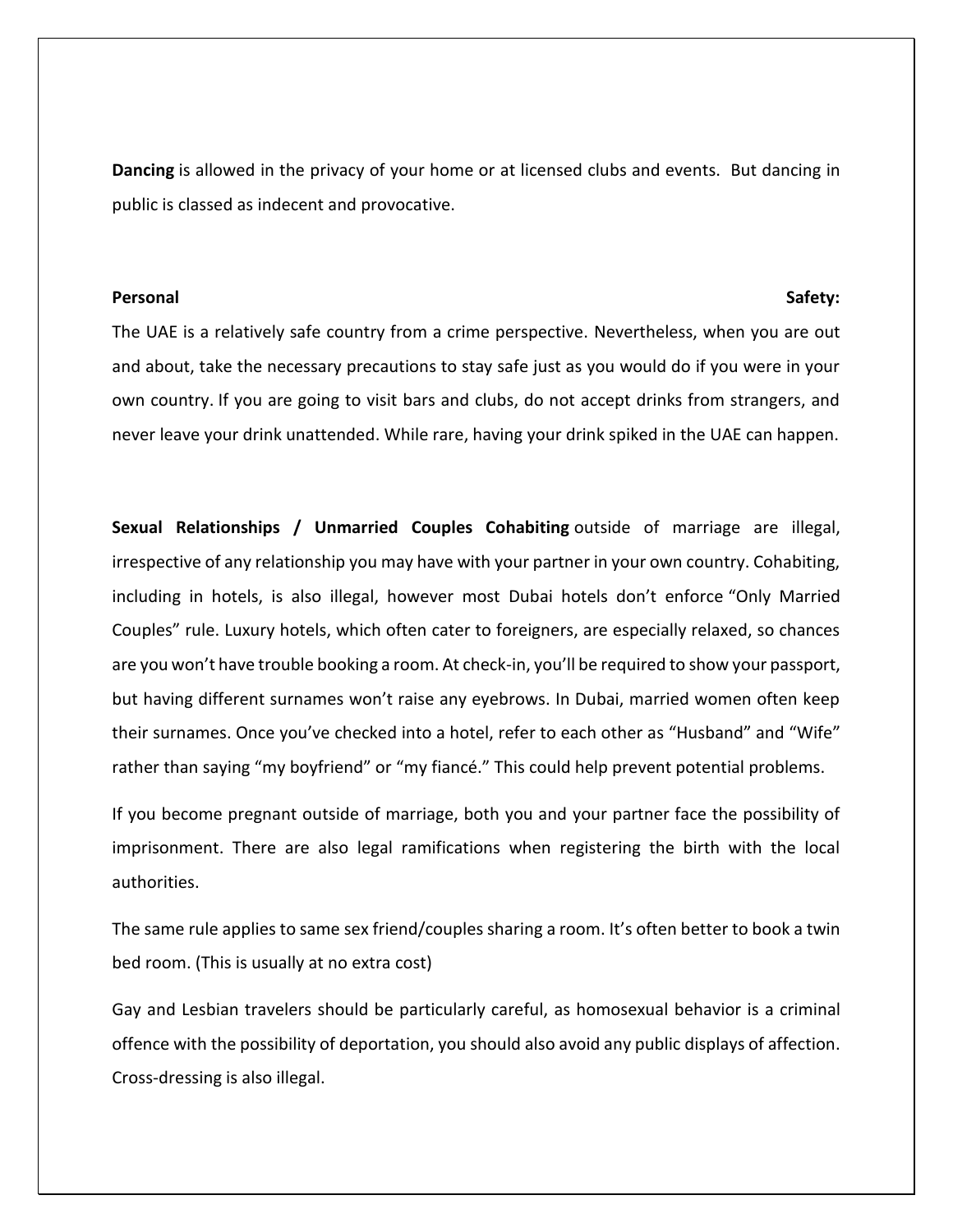**Pornography and pornographic images:** Such media and websites are banned in the UAE both in terms of access and possession.

**Sexual Harassment** or randomly addressing women in public, or taking their photos without permission, is strictly frowned upon.

**Holding Hands** for married couples is tolerated but kissing and hugging are considered offences against public decency. Open displays of affection are generally not tolerated.

**Bouncing a Cheque** is illegal in the UAE. If a cheque is presented without adequate funds to cover the amount, you will face criminal and civil charges. After you have served your jail sentence you will not be able to leave the country until the funds have been paid in full.

**Offensive language**, spitting and aggressive behaviour (including hand gestures) are viewed very seriously and can result in imprisonment and deportation. This includes "road rage".

**Working** without the proper visa is illegal. You cannot partake in any kind of paid employment without first obtaining a work visa. If caught, you will face imprisonment.

**Respect for religion:** Islamic religious values are greatly respected in the UAE. Showing any disrespect towards religious beliefs or practices is considered deeply offensive and very likely to result in a heavy fine and/or imprisonment. Other religions are respected and can be followed by the expatriate community.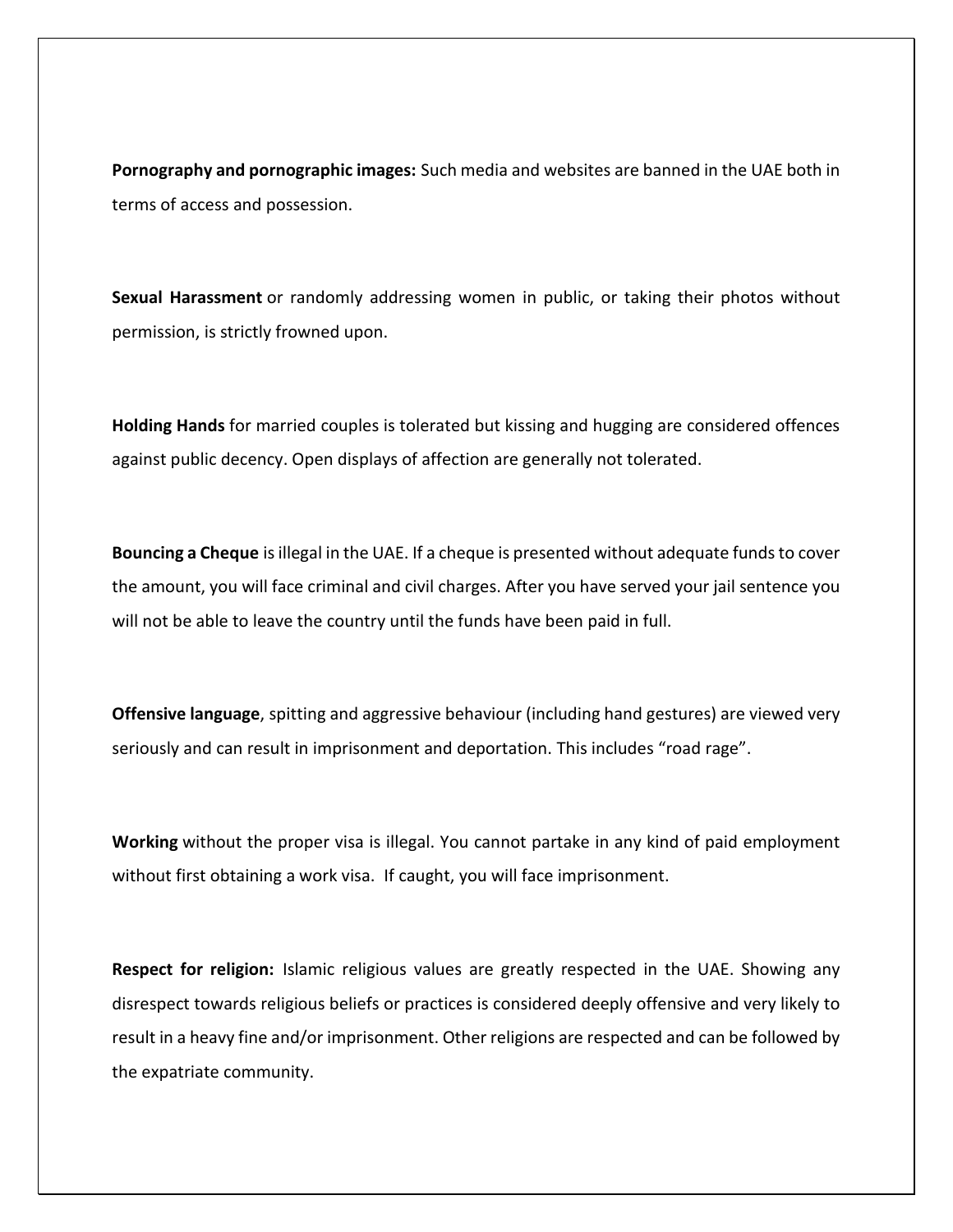Follow a few simple rules of respect:

Muslims pray five times a day. You will notice that the Mosques call people to pray through a speaker system. At this time, you will also notice public music is turned off as Muslims perform their daily prayers.

Be aware that drivers who are not close to a Mosque, may stop at a convenient lay-by to pray privately.

# **RAMADAN:**

*MANY OTHER GUIDES WILL TELL YOU NOT TO VISIT THE UAE DURING RAMADAN.WE SAY, PROVIDED YOU WILLING TO FOLLOW A FEW BASIC RULES WE SAY 'DO' AS ITS A WONDERFUL TIME TO VISIT AND OBSERVE THE LOACAL CULTURE.*

During the holy month of Ramadan, Muslims fast from dawn to sunset. Throughout this month eating, drinking, smoking, playing loud music and dancing in public places during daylight hours are strictly forbidden and punishable by law, including for non-Muslims.

This consumption ban will include public indoor areas as well, **although many of the larger hotels will have special screened off areas for non-Muslims to eat and drink during these hours freely except for alcohol which will only be served after sundown. pregnant women and the infirm are excluded from the fast.**

Every evening during Ramadan, Muslims celebrate the breaking of their fast with an evening meal called Iftar. You will find many hotels and restaurants throughout the UAE who provide Iftar buffets. The golden rule is always be mindful and respectful of local's traditions and beliefs.

Visiting Dubai during Ramadan gives tourists a unique and authentic holiday experience. Based on the lunar calendar, it is the Holy Month of Islam and this year it runs from  $1 - 30$  August (approx.).

Ramadan commemorates the time when the Koran was first revealed to the Prophet Mohammed. While international Muslims abstain from all food, drinks, smoking and live music